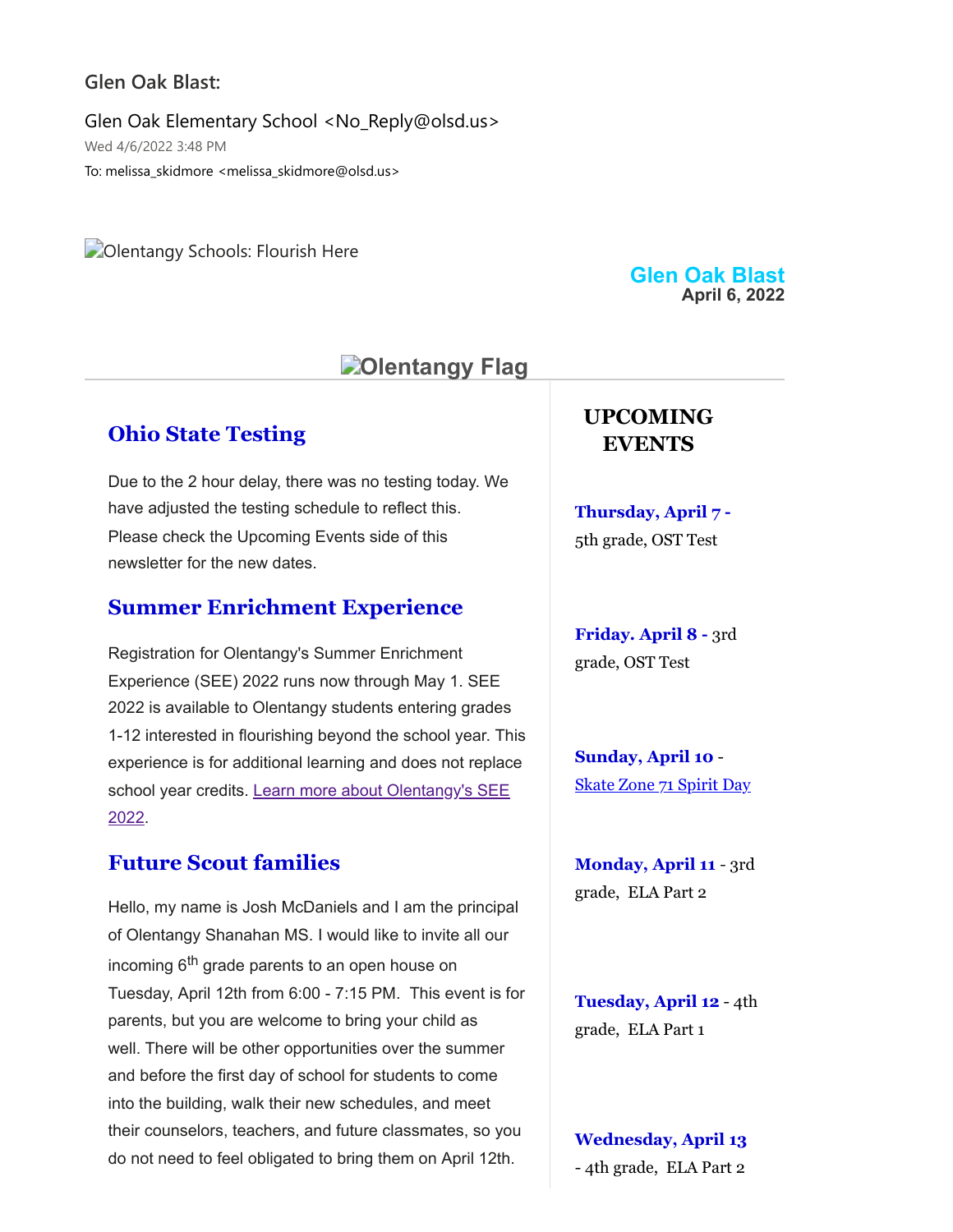The schedule for April 12th will be as follows: **6:00-6:45 PM -** Administration and Counselor presentation in the W. Gym.

**6:45-7:15 PM** - Optional Open House for any parents and students in attendance who just want to tour the building. There may not be any teachers in attendance, but you are welcome to tour the building to start to familiarize yourself with where core classrooms, cafeteria, and unified art classrooms are located.

# **Coloring Book and Art Supply Drive**

Glen Oak Service Committee, will be hosting a coloring [book and crayon drive to create activity bags for patient](https://docs.google.com/presentation/d/1HVEPPJnO6rt3mXCH0Q4Jh1TMRp-brHTrV7fV6VKm2_g/edit?usp=sharing)s at Nationwide Children's Hospital. Donations will be accepted April 11-22.

# **Parent Pick Up**

If you are picking up your student by car, please remain in your car. If you would like to walk to meet your student, please call the office and have them dismissed as a walker. You can meet them over at the sledding hill (playground walker) or at the crossing of Blue Holly and Geranium (yellow hall walker). Also if a child is riding home with another family, please let office know as well. We are trying to keep everyone safe from car line traffic during this time.

## **PTO Fundraiser**

Who's ready to roller skate?! Mark your calendar! Glen Oak Elementary Roller Skating Fundraiser! Sunday April 10th from 11:00am - 1:00pm at Skate Zone 71! The Cafe will have hot pizza, hot dogs, nachos, pretzels, ICEES and more. There will be lots of games and prizes. Laser Tag and the Game Room will be Open! Family and friends are welcome too. Adults who don't skate can come in for free! Order ahead online for a shorter door line!

# **Running Club**

**Wednesday, April 13** - 5th Grade Field Trip

**Thursday, April 14 -** ELA makeup testing for all grades

**Thursday, April 14 -** Student Council mtg.

**Friday, April 15** - No School, Conference Exchange Day

**Monday, April 18** - House Meeting

**Friday, April 22nd** - 2nd Grade Field Trip

# **Specials Rotation Days**

Thurs., April 7 - A Day Fri., April 8 - B Day Mon. April 11 - C Day Tues. April 12 - D Day Wed. April 13 - E Day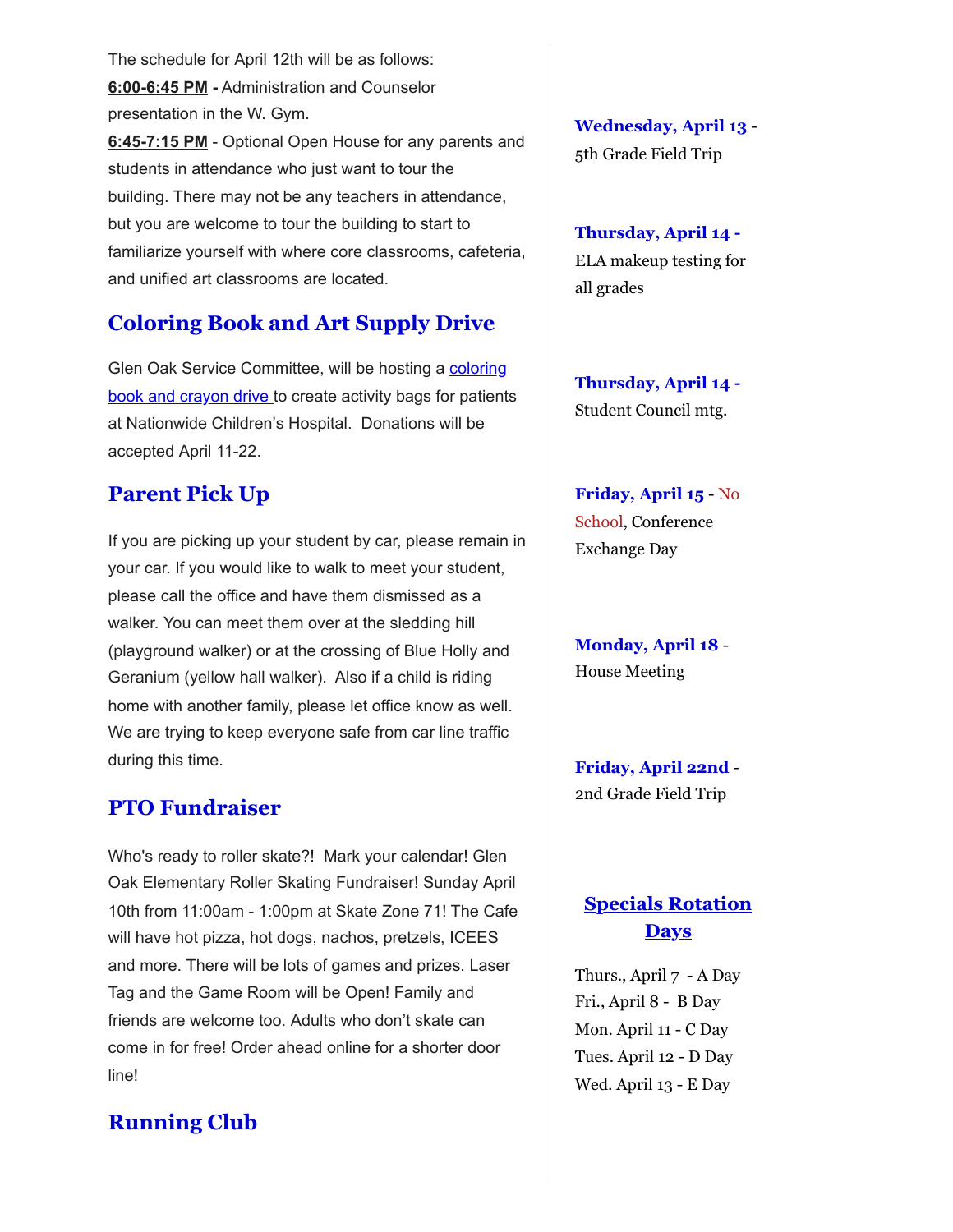Running Club began yesterday and goes until Thursday, May 5. It will be held every Tuesday and Thursday right after school from 3:45-4:45. For pick up after running club we are asking parents to snake through the parking lot (just like you do at normal dismissal) to help ensure kids are not walking through the parking lot.

# **Olentangy Covid - 19 Dashboard**

Olentangy's [COVID-19 Data Dashboard](https://www.olentangy.k12.oh.us/about/health-and-prevention-guidance-for-the-2021-2022-school-year/covid-19-data-dashboard) will continue to report new cases of COVID-19 by building each day, and the weekly Friday snapshot of cases across the district, but will no longer list impacted classrooms in each building.

# **Notes from Music**

Kindergarten, 1st and 2nd graders will all be performing in a grade level musical! 2nd grade performance will be on Thursday, May 5th at 7:00. They can choose their own jungle animal and costume. 1st grades will perform Camp Skeeter songs on May 12th at 7:00p.m. and our Kindergartners will perform on Monday, May 9th at 2:45 and Tuesday, May 10th at 2:45. Parents are invited.

# **News from the Gym**

Congratulations to Johansen/Ziraldo's class for winning the Golden Shoe award. We are working on our striking skills and will begin our tennis and badmitton unit next week. Keep filling out your [April fitness calendar](https://docs.google.com/document/d/1E23I68HJjSeFi14sCiVK8oG8n_stbKGK/edit)!

follow us on Instagram @glenoakelementaryolsd

# **EXTRA INFORMATION**

**Golden Goat Winner is.... [Ms. Miller's 2nd](https://docs.google.com/document/d/1DGEtQL0Qzd8TUXE4U-YVkNNrv5VgslqtV6LJh_k3c9U/edit?usp=sharing) Grade class**

**[Lost and Found](https://docs.google.com/document/d/1VWPGGOO_Agf3DvQNH9-uKqyBwRa3LL1LQLfex7FdIJ4/edit?usp=sharing)**

[2021-22 Calendar](https://resources.finalsite.net/images/v1623338803/olentangyk12ohus/sz9j8nno6oh20v3wyps6/2021-2022DistrictCalendarApproved4-23-20_1updated.pdf), [2022-23 Calenda](https://resources.finalsite.net/images/v1620050549/olentangyk12ohus/qd6qvmokm7y6lk1e4riu/2022-2023OLSDistrictCalendar.pdf)r [Kindergarten calendar](https://resources.finalsite.net/images/v1610728354/olentangyk12ohus/suvljtjbbcrvefp8t0eg/Kindergarten2021-2022Calendar-FINAL11321.pdf) [lunch menu](https://www.schoolnutritionandfitness.com/static/greenmenus/1605120015275702/2022/2022/520256-2021-2022_Cycle_Menu_updated_11_-_18-_21_effective_December.pdf)

**[Military](https://drive.google.com/file/d/1InCkX4SOiv63oLLFtOWroqDGROeokNnM/view?usp=sharing) Month** 

**Walkers** 

**Art Show**



**PTO**